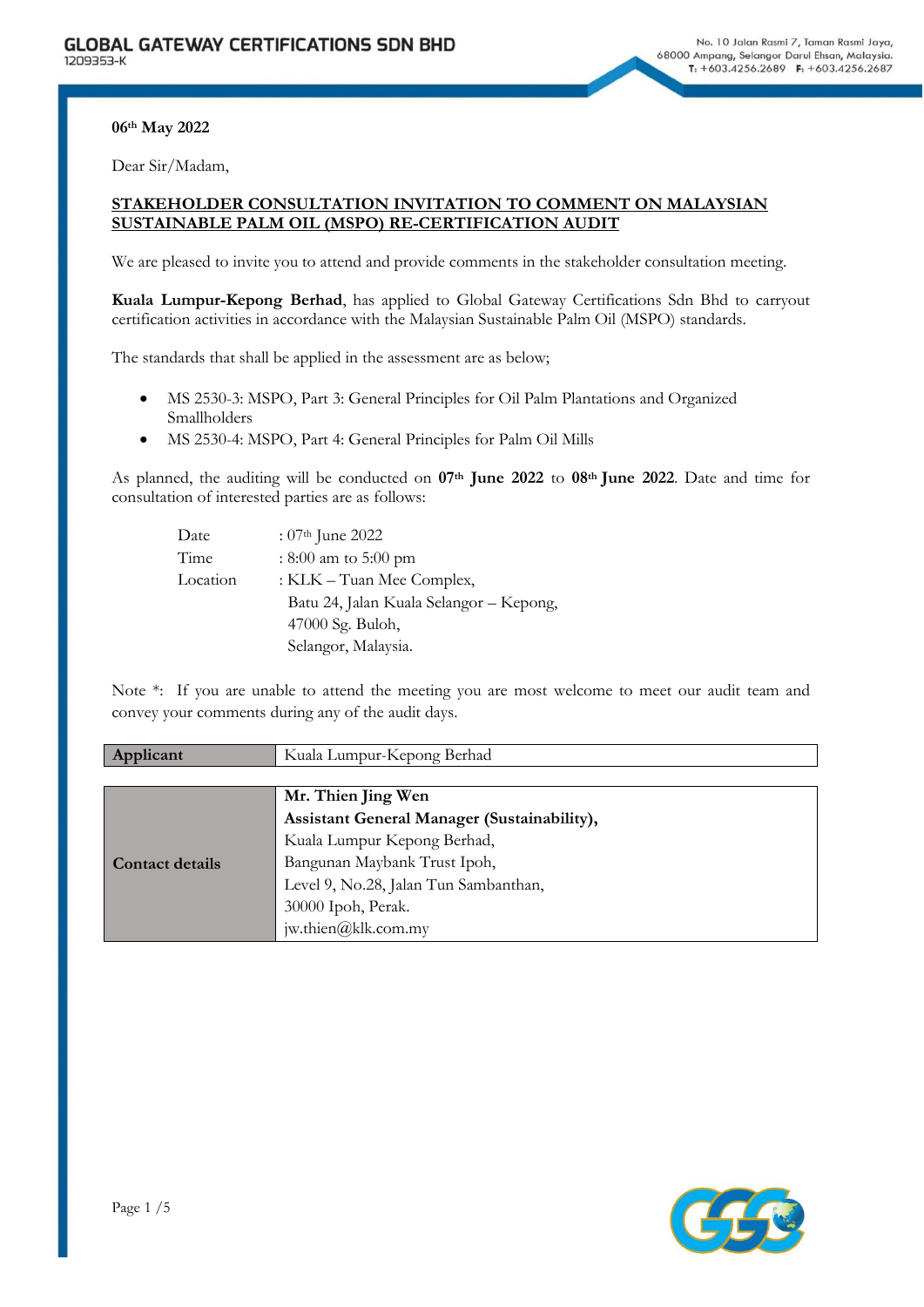|                       | Kuala Lumpur Kepong Berhad ("KLK") is a company incorporated in              |
|-----------------------|------------------------------------------------------------------------------|
|                       | Malaysia and listed on the Main Market of Bursa Malaysia Securities Berhad   |
| <b>Brief business</b> | with a market capitalisation of approximately RM21.687 billion at the end of |
| information of        | September 2021. KLK is amongst the largest plantation companies in Malaysia, |
| applicant             | with a land bank of close to 300,000 hectares, spread across Malaysia        |
|                       | (Peninsular and Sabah), Indonesia (Belitung Island, Sumatra, Kalimantan) and |
|                       | Liberia.                                                                     |

|                                  |                         | PALM OIL MILL (POM) FOR THIS ASSESSMENT                        |                      |           |                                         |                |
|----------------------------------|-------------------------|----------------------------------------------------------------|----------------------|-----------|-----------------------------------------|----------------|
| Name of<br>Palm Oil<br>Mill      | <b>Mill</b><br>Capacity | Location                                                       | <b>GPS</b> reference |           | <b>Forecasted Annual</b><br>output (MT) |                |
| (POM)                            | MT/Hr                   | <b>Address</b>                                                 | Longitude            | Latitude  | <b>CPO</b>                              | Palm<br>Kernel |
| KLK Tuan<br>Mee Palm Oil<br>Mill | 22                      | Batu 24, Jalan Kuala<br>Selangor 47000 Sg.<br>Buloh, Selangor. | E 101.46395          | N 3.26536 | 23,901.00                               | 5,805.00       |

# **ASSOCIATED SUPPLY BASE OF FFB TO THE ABOVE POM TO BE INCLUDED IN THIS ASSESSMENT**

| <b>Owned Oil Palm Plantation / Association</b> | <b>GPS</b> reference | Area Summary<br>(Ha) |          |
|------------------------------------------------|----------------------|----------------------|----------|
|                                                | Longitude            | Latitude             | Total    |
| Tuan Mee Estate                                | E 101.455682         | N 3.268800           | 2,179.00 |
| Total                                          |                      |                      | 2,179.00 |

Stakeholder consultation is one of the most important parts in certification process; during which relevant national, regional as well as local stakeholders are asked to give their views and opinions as to whether the applicant's certification units comply with the requirements of the MSPO's requirements.

We invite all stakeholders to take part in this consultation process as you can make a positive contribution to the certification decision. We invite you to raise any issues, both positive and negative, by sending a written response by mail, fax or by e-mail to our Global Gateway Certifications Sdn Bhd .

For your guidance, you may consider the following points:

- Environmental protection.
- Biodiversity conservation.
- Opportunities for employment.
- Provision of housing, sanitation, amenities and educational support.
- Company approach to community development.
- Participation in decision making.
- Any other issue, both positive and negative that you consider may be of relevance to the assessment.

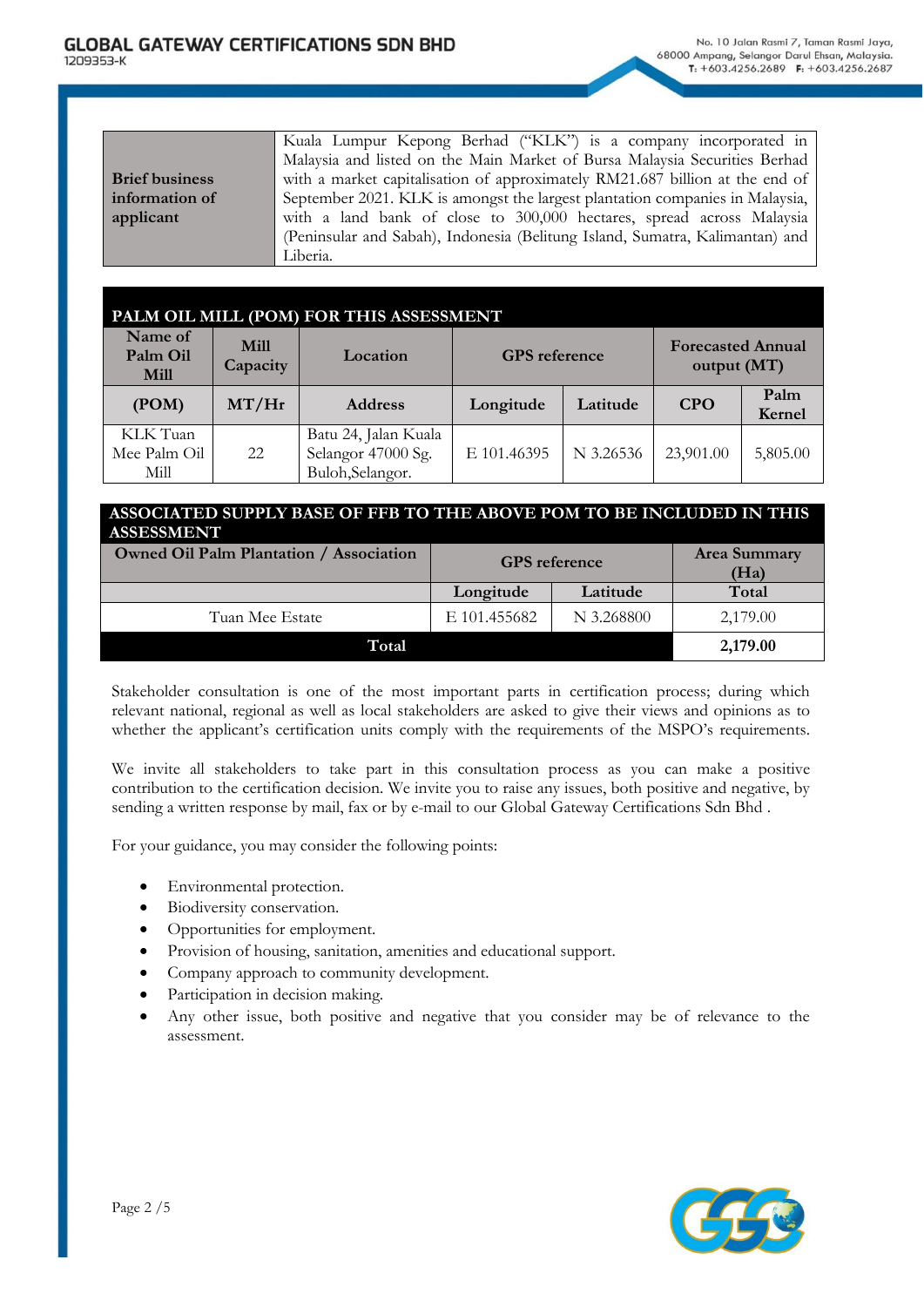Please direct your comments to:

#### **Global Gateway Certifications Sdn Bhd**

**Scheme Manager - MSPO, Global Gateway Certifications Sdn Bhd,** No.10, Jalan Rasmi 7, Taman Rasmi Jaya, 68000 Ampang, Selangor Darul Ehsan, Malaysia. Tel: +603 4256 2689 Fax: +603 4256 2687, E-Mail: admin@ggc.my

Details on the audit team:

# **Devaraj Ravindran (Lead Auditor)**

Graduate in Industrial Biotechnology with more than 7 years working experience in various information technology and plantation companies with demonstrated skills in Supply Chain Management, Good Agricultural Practices, Social and Environment Impact Assessments and Management. Trained in various agriculture certification programs such as RSPO, MSPO, RSPO SCCS, MSPO SCCS and Information Technology certification such as ITIL. Involved in RSPO and MSPO assessments (internal) conducted all over Malaysia since 2017. Completed and certified in MSPO Lead Auditor course in 2017 held by SIRIM in Serdang and RSPO Lead Auditor course in 2018 by David Ogg in Bangsar. Experienced in computing GHG calculations in oil palm plantation and mills. Knowledgeable in social accountability in Oil Palm Plantation sector. Understanding in Industrial relation and labour law. Participated in RSPO P&C 2018 Calibration Workshop in Subang Jaya. Completed and attended Qualitative Methods and Techniques in Social Impact Assessment (SIA) by MSIA in Serdang, Course on Environmental Sustainability for Planters by ISP via online and HCV and HCS Course by ProForest in Putrajaya. Successfully completed and certified as ISO 9001:2015 Lead Auditor in year 2021 by Exemplar Global. Member of GGC audit team. Able to speak and understand Bahasa Malaysia, English and Tamil.

### **Muhd Jamalul Arif bin Hamid (Auditor)**

Educational background in Plantation Management and Marine Cargo Surveying with working experience in handling Quality & Quantity cargo survey for agricultural products such palm oil, soybean, maize and sugar. Also qualified and involved in sustainability and Management System (MS) auditing since 2011 for mostly sustainability schemes such RSPO, ISCC, MSPO, Global Gap, GMP, SMETA, ESCAS and second parties audit. Involved in RSPO P&C, NEXT and SCCS conducted in Malaysia, Indonesia, Colombia, Ecuador, Ivory Coast, Papua New Guinea and Middle East Country. Completed ISO 9001:2008 Lead auditor in 2011, trained in ISO 19011 & 17021 requirements in 2014, Social Skill Auditing Conversion against RSPO, MSPO, ETI & SEDEX requirements on 2015, RSPO P&C Lead Auditor Endorsed Course on 2013, 2016 and 2019, RSPO SCC Course on 2015, MSPO Auditor Training on 2014 (3rd Batch) held by MPOB, MSPO SCCS Auditor Training on 2018, Basic Safety Training Course etc. Member of GGC MSPO audit team. Able to speak and understand Bahasa Malaysia and English.

### **Md Jefri Bin Shara'ai (Auditor)**

Bachelor Degree in Chemical Engineering and Master Degree (Science) in Quality & Productivity. Work experience since year 1992, in various industries and discipline that include manufacturing, engineering services, quality management, environmental management, research and development.

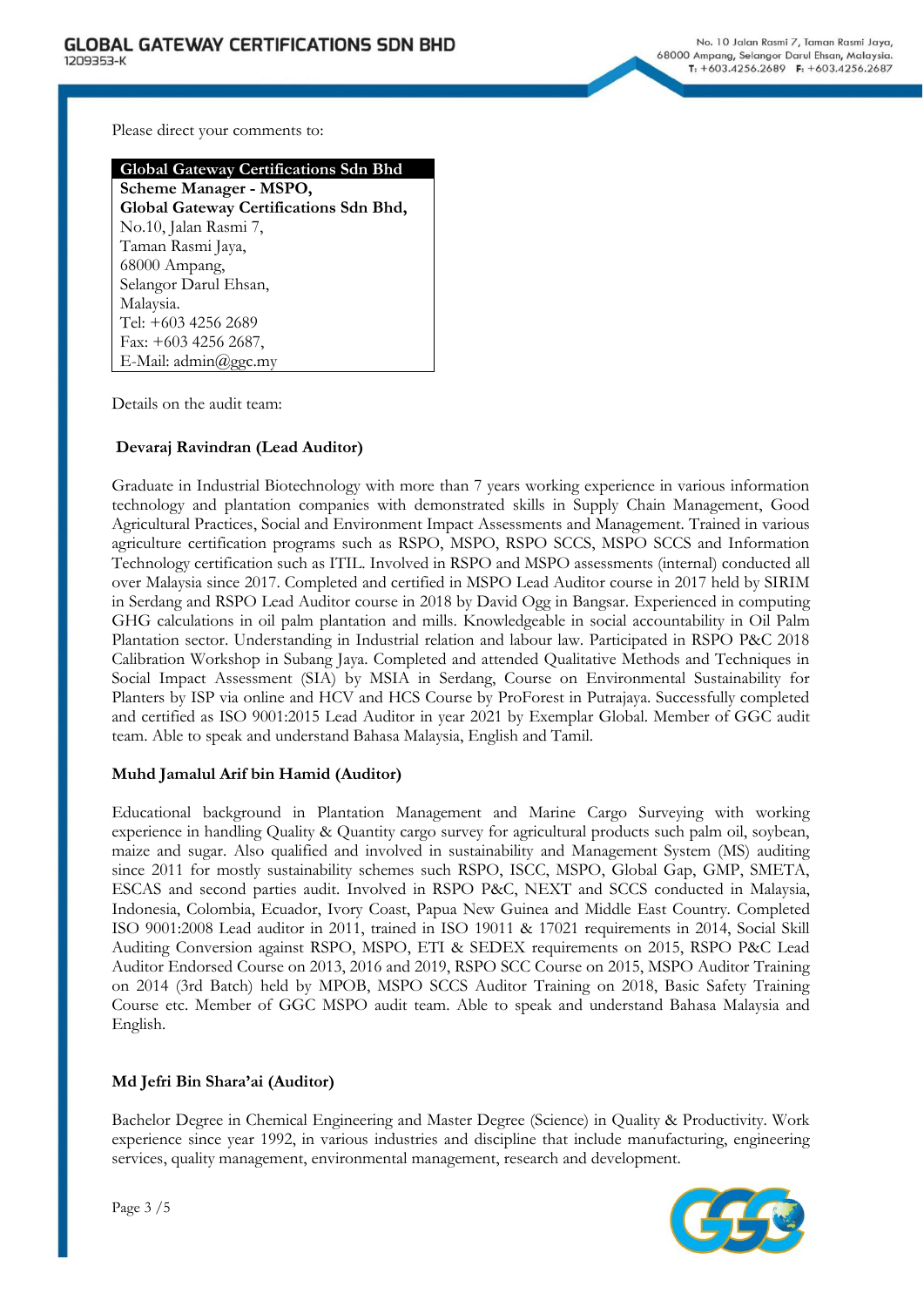Audit experience in Quality Management System (ISO9001), Environmental Management System (ISO14001) and Safety & Health (OHSAS 18001) since year 2008. Qualified auditor in sustainability certification programs such as Roundtable Sustainable Palm Oil, Principles & Criteria (RSPO P&C), Roundtable Sustainable Palm Oil, Supply Chain (RSPO SCC), Malaysian Sustainable Palm Oil (MSPO) and Malaysian Sustainable Palm Oil, Supply Chain (MSPO SCCS). Member of GGC MSPO audit team. Able to speak and understand Bahasa Malaysia and English.

## **Ismadi bin Ismail (Auditor)**

He holds Diploma in Planting Industry Management from MARA Institute of Technology, Kuantan Pahang with 25 years of working experiences with various plantation companies. Vast experiences, knowledge and skills in establishing new Estates from Jungle or Forest and Best Agriculture Practices (GAP) for plantation either peat or mineral. He had been involved in MSPO auditing since 2017 and fully trained and qualified as Lead Auditor/Auditor in CoP, MSPO, RSPO, SCCS and OSHAS. He completed the MSPO Auditor course in 2017 and SCCS in 2019 held by SGS (M) Sdn Bhd, Endorsed RSPO P&C Lead Auditor Course in 2019 and ISO 9001:2015 Lead Auditor course by TOMC. Apart from auditing, he is also certified MSPO Peer Reviewer by MPOCC since 2017. Member of GGC MSPO audit team and able to speak Bahasa Malaysia and English.

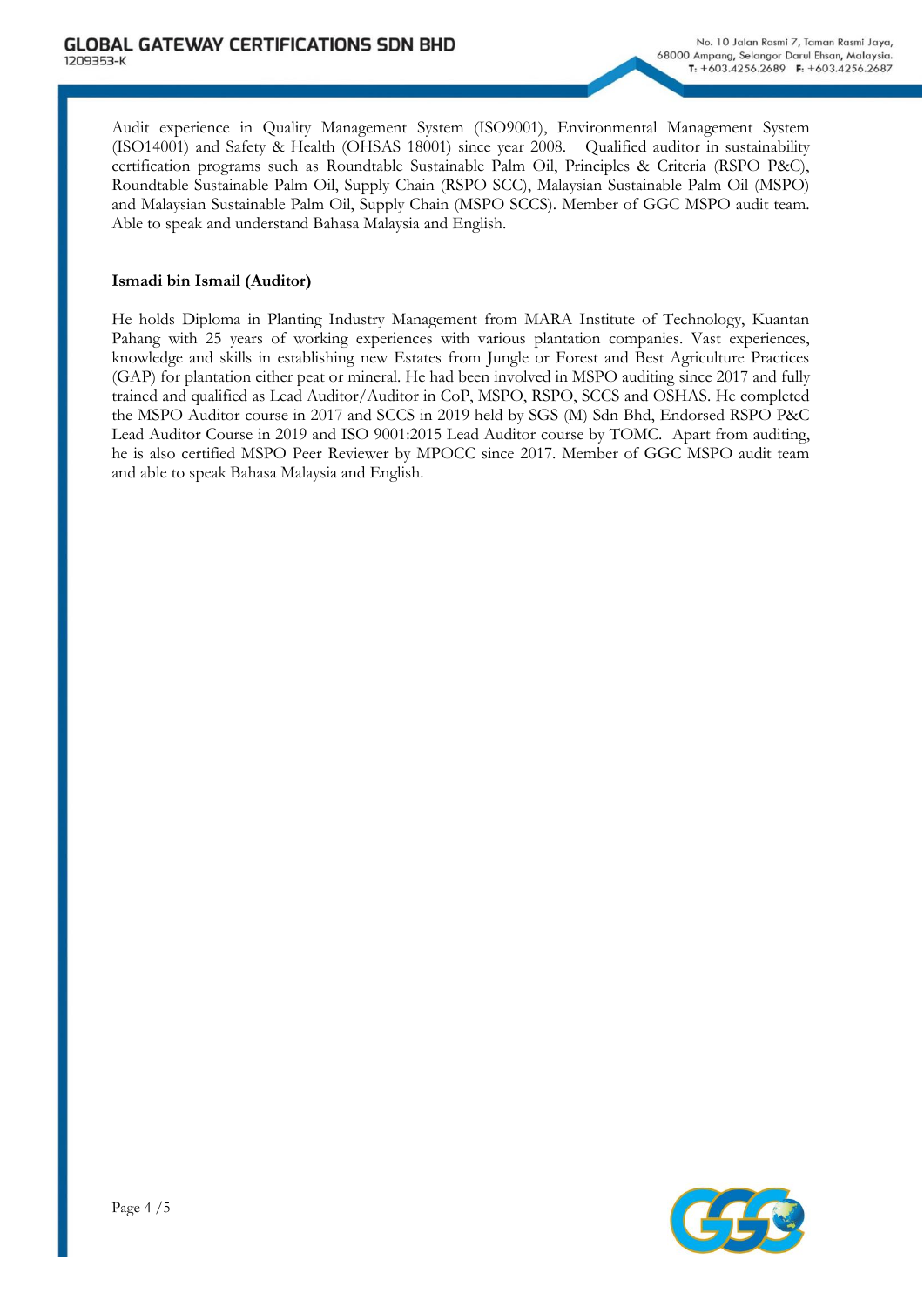Comments received within 30 days from the date of this letter will be considered in this Assessment. Please include the following information should we need to contact you for clarification on any issues raised:

| Name             | $\bullet$              |  |
|------------------|------------------------|--|
| Address          |                        |  |
| E-Mail           | $\bullet$<br>$\bullet$ |  |
| Phone Number     | $\bullet$              |  |
| Summary of Issue | $\ddot{\phantom{a}}$   |  |



If you wish your comments to be treated confidentially or remain anonymous, please mark your reply "CONFIDENTIAL" .

We thank you for the participation and feedback.

Yours Sincerely,

ρ. Finan

**Muhd Jamalul Arif bin Hamid** Scheme Manager - MSPO**,** Global Gateway Certifications Sdn Bhd

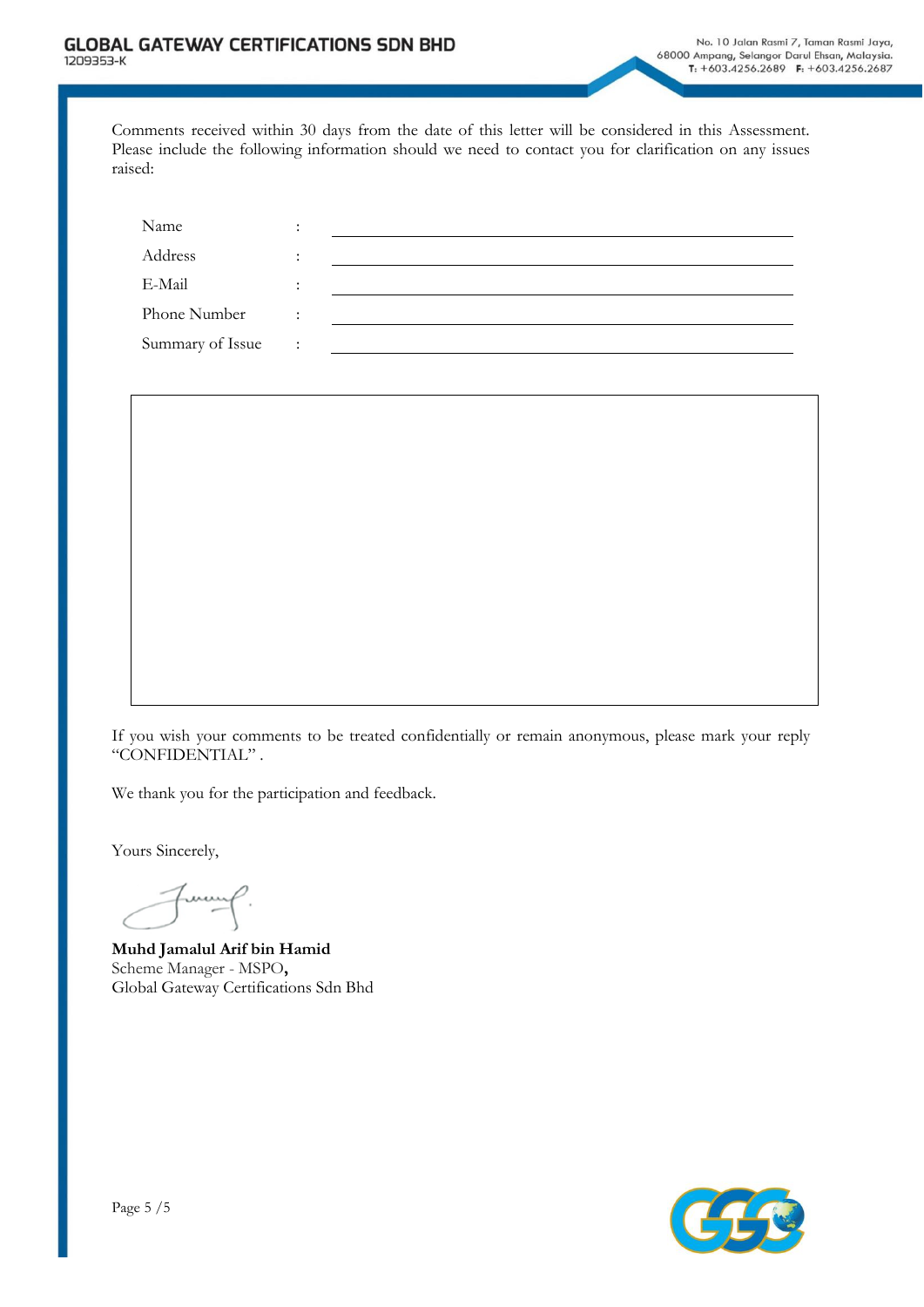#### **06hb May 2022**

Kepada Badan atau Orang Perseorangan yang Berkepentingan,

## **JEMPUTAN UNTUK MEMBUAT ULASAN BERKENAAN DENGAN PENSIJILAN PIAWAIAN KELESTARIAN MINYAK SAWIT MALAYSIA (MSPO)**

Dengan sukacita kami menjemput pihak Tuan/ Puan untuk menghadiri dan memberi komen di sesi rundingan seperti di atas.

**Kuala Lumpur-Kepong Berhad**, telah memohon kepada Global Gateway Certifications Sdn Bhd untuk melaksanakan penilaian pensijilan Piawaian Kelestarian Minyak Sawit Malaysia (MSPO).

Keperluan piawaian yang akan digunapakai semasa proses pensijilan adalah:

- MS 2530-3: MSPO, "Bahagian 3: Prinsip-Prinsip Umum Untuk Ladang Sawit dan Pekebun-Pekebun Teratur"
- MS 2530-4: MSPO, "Bahagian 4: Prinsip-Prinsip Umum Untuk Kilang Minyak Sawit"

Seperti yang dijadualkan, penilaian pensijilan tersebut akan bermula pada **07hb Jun 2022** hingga **08hb Jun 2022.** Tarikh dan masa bagi perundingan pihak berkepentingan adalah seperti berikut:

| Tarikh | : $07hb$ Jun 2022                       |
|--------|-----------------------------------------|
| Masa   | : 8:00 pagi hingga 5:00 petang          |
| Lokasi | : KLK - Tuan Mee Complex,               |
|        | Batu 24, Jalan Kuala Selangor - Kepong, |
|        | 47000 Sg. Buloh,                        |
|        | Selangor, Malaysia.                     |

Nota\*: Sekiranya pihak Tuan /Puan tidak dapat menghadiri mesyuarat penilaian, pihak Tuan/Puan disarankan untuk bertemu Juruaudit dan memaklumkan sebarang ulasan ketika sesi audit berkenaan berlangsung.

| <b>Syarikat Pemohon</b> | Kuala Lumpur-Kepong Berhad                  |
|-------------------------|---------------------------------------------|
|                         |                                             |
| <b>Butiran Pemohon</b>  | Mr. Thien Jing Wen                          |
|                         | Assistant General Manager (Sustainability), |
|                         | Kuala Lumpur Kepong Berhad,                 |
|                         | Bangunan Maybank Trust Ipoh,                |
|                         | Level 9, No.28, Jalan Tun Sambanthan,       |
|                         | 30000 Ipoh, Perak.                          |
|                         | jw.thien $@$ klk.com.my                     |

| <b>Maklumat</b>    |  |                          |  | ringkas Kuala Lumpur Kepong Berhad ("KLK") ialah sebuah syarikat yang         |  |  |
|--------------------|--|--------------------------|--|-------------------------------------------------------------------------------|--|--|
| perniagaan pemohon |  |                          |  | diperbadankan di Malaysia dan disenaraikan di Pasaran Utama Bursa Malaysia    |  |  |
|                    |  |                          |  | Securities Berhad dengan permodalan pasaran kira-kira RM21.687 bilion pada    |  |  |
|                    |  |                          |  | akhir September 2021. KLK adalah antara syarikat perladangan terbesar di      |  |  |
|                    |  |                          |  | Malaysia, dengan bank tanah seluas hampir 300,000 hektar, tersebar di seluruh |  |  |
|                    |  |                          |  | Malaysia (Semenanjung dan Sabah), Indonesia (Pulau Belitung, Sumatera,        |  |  |
|                    |  | Kalimantan) dan Liberia. |  |                                                                               |  |  |

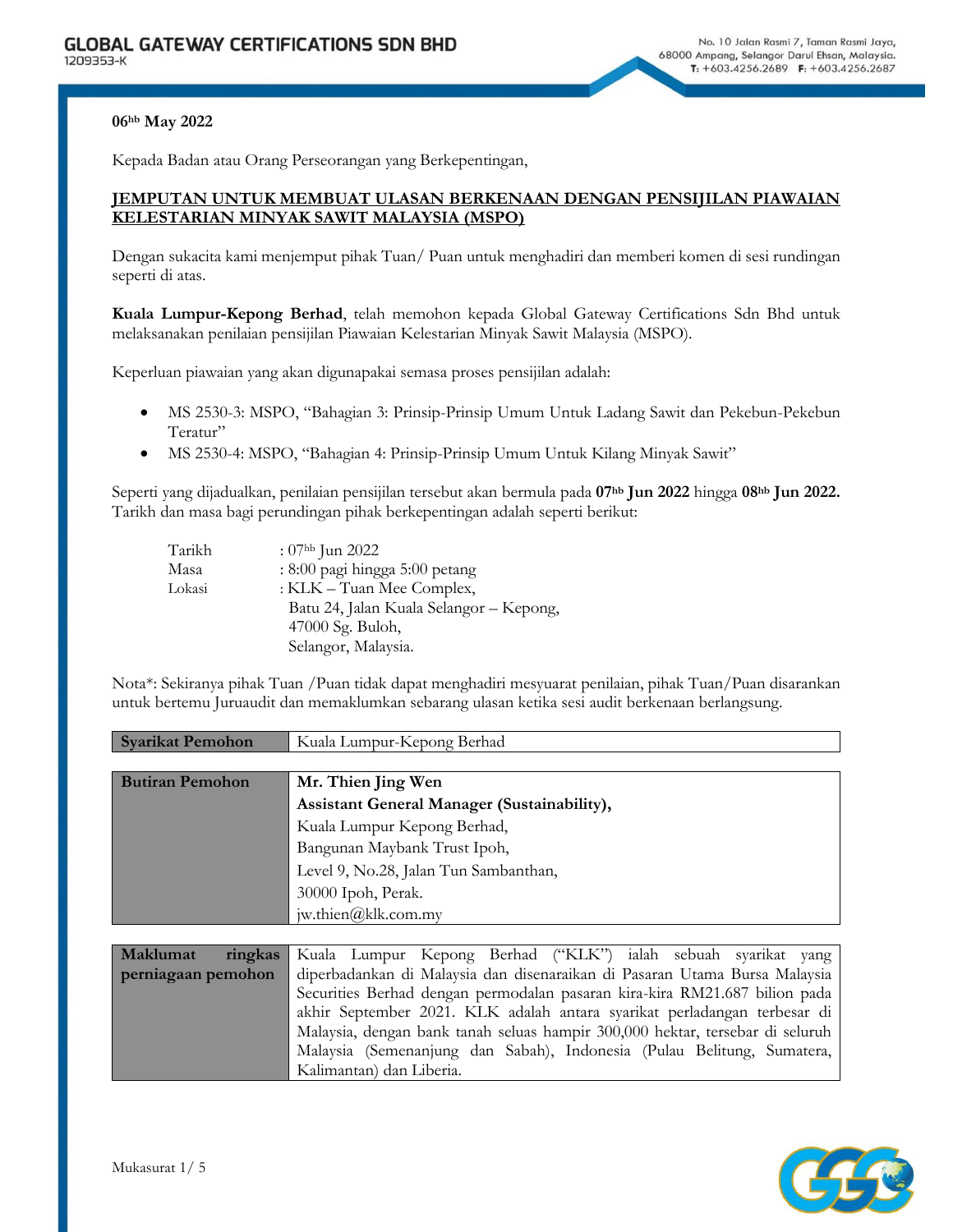|              |           | MAKLUMAT KILANG KELAPA SAWIT YANG TERLIBAT DALAM SKOP PENSIJILAN INI. |                    |           |              |          |
|--------------|-----------|-----------------------------------------------------------------------|--------------------|-----------|--------------|----------|
| Nama kilang  | Kapasiti  | Lokasi                                                                | <b>Rujukan GPS</b> |           | Anggaran     |          |
| sawit        | Kilang    |                                                                       |                    |           | Pengeluaran  |          |
|              |           |                                                                       |                    |           | Tahunan (MT) |          |
| (KKS)        | $MT/$ Jam | <b>Alamat</b>                                                         | Longitude          | Latitude  | <b>CPO</b>   | Palm     |
|              |           |                                                                       |                    |           |              | Kernel   |
| KLK Tuan     |           | Batu 24, Jalan Kuala                                                  |                    |           |              |          |
| Mee Palm Oil | 22        | Selangor 47000 Sg.                                                    | E 101.46395        | N 3.26536 | 23,901.00    | 5,805.00 |
| Mill         |           | Buloh,Selangor.                                                       |                    |           |              |          |

| RANTAIAN BEKALAN BTS YANG TERLIBAT DALAM SKOP PENSIJILAN INI |              |                                           |          |  |  |
|--------------------------------------------------------------|--------------|-------------------------------------------|----------|--|--|
| Nama Ladang / Pertubuhan                                     |              | Jumlah kawasan (Ha)<br><b>Rujukan GPS</b> |          |  |  |
|                                                              | Longitude    | Latitude                                  | Jumlah   |  |  |
| Tuan Mee Estate                                              | E 101.455682 | N 3.268800                                | 2,179.00 |  |  |
| <b>Jumlah</b>                                                | 2,179.00     |                                           |          |  |  |

Perundingan dari pihak berkepentingan adalah salah satu aktiviti dalam utama dalam proses pensijilan, di mana semua pihak berkepentingan diminta untuk memberi pandangan yang boleh mempengaruhi keputusan samada keperluan MSPO dipatuhi.

Kami meminta anda mengemukakan sebarang isu, baik positif mahupun negatif melalui surat, fax atau e-mel kepada Global Gateway Certifications Sdn Bhd. Tuan/ Puan boleh menghadiri sesi bersama pihak berkepentingan semasa audit.

Sebagai rujukan, anda boleh mempertimbangkan isu-isu seperti berikut;

- Perlindungan alam sekitar
- Pemulihan kepelbagaian biologi
- Pengwujudan peluang pekerjaan
- Penyediaan perumahan, sanitasi, dan pendidikan sokongan
- Pendekatan syarikat dalam perkembangan masyarakat
- Mengambil bahagian dalam membuat keputusan
- Isu-isu yang lain baik positif atau negatif yang anda fikir relevan kepada penilaian.

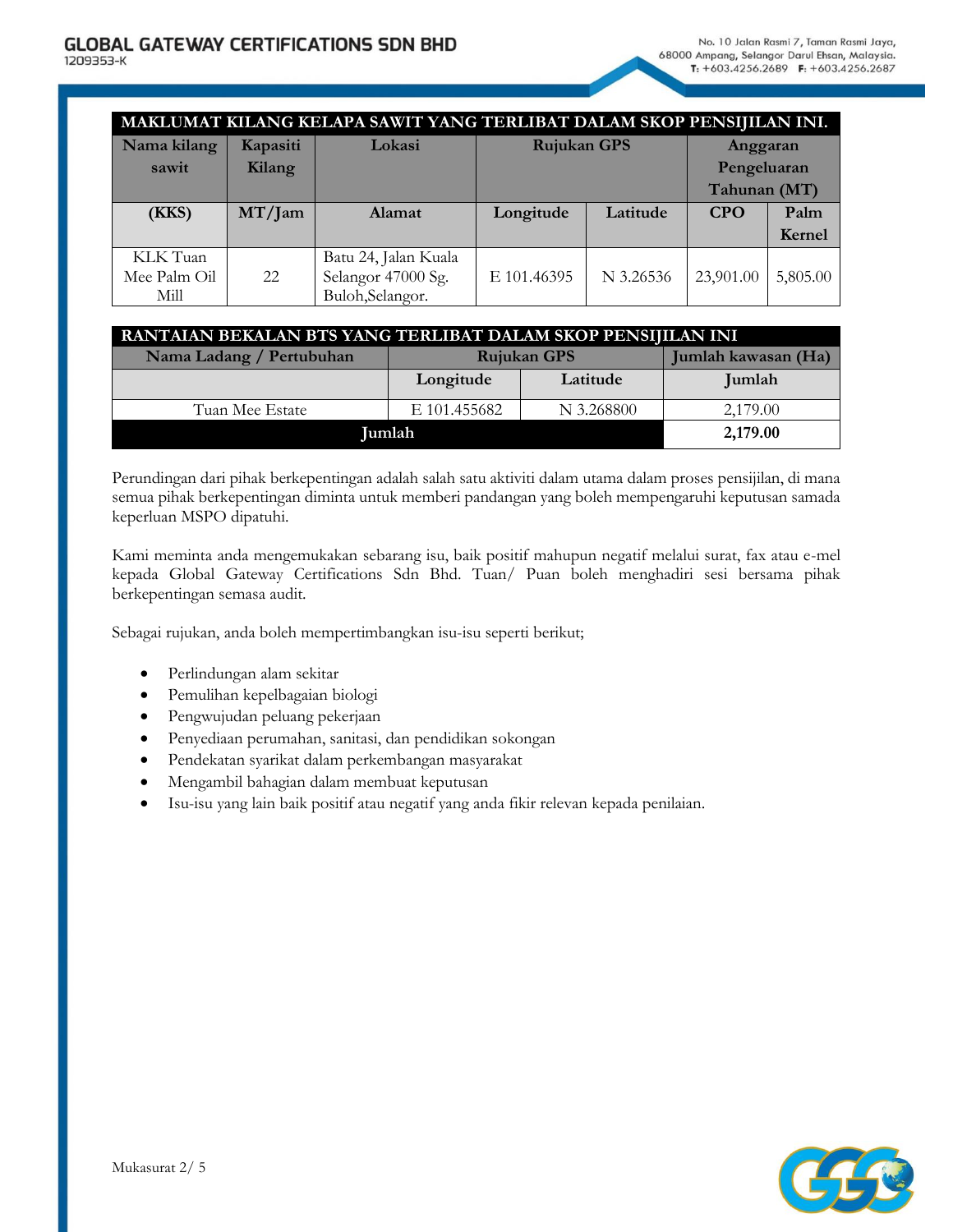Sila hantar pandangan / komen anda kepada:

## **Global Gateway Certifications Sdn Bhd**

**Pengurus Skim - MSPO, Global Gateway Certifications Sdn Bhd,** No.10, Jalan Rasmi 7, Taman Rasmi Jaya, 68000 Ampang, Selangor Darul Ehsan, Malaysia. Tel: +603 4256 2689 Fax: +603 4256 2687 Email: admin@ggc.my

Maklumat terperinci anggota Juruaudit:

# **Devaraj Ravindran (Ketua Juruaudit)**

Siswazah Bioteknologi Industri dengan pengalaman kerja lebih dari 7 tahun di pelbagai syarikat teknologi maklumat dan perladangan dengan kemahiran dalam Pengurusan Rantaian Bekalan (supply chain), Amalan Pertanian yang Baik (GAP), Penilaian dan Pengurusan Kesan Sosial dan Alam Sekitar (SEIA). Dilatih dalam pelbagai system penguruasan dan program pensijilan seperti RSPO, MSPO, RSPO SCCS, MSPO SCCS dan pensijilan Teknologi Maklumat seperti ITIL. Terlibat dalam penilaian (dalaman) RSPO dan MSPO yang dilakukan di seluruh Malaysia sejak 2017. Menamatkan kursus serta diiktiraf sebagai Ketua Juruaudit dalam kursus MSPO pada tahun 2017 yang diadakan oleh SIRIM di Serdang dan RSPO pada tahun 2018 oleh David Ogg di Bangsar. Berpengalaman dalam mengira pengiraan gas rumah hijau (GHG) di ladang dan kilang kelapa sawit. Berpengetahuan dalam akauntabiliti sosial (SA) di sektor Perladangan Kelapa Sawit. Pemahaman dalam hubungan Industri dan undang-undang buruh. Menyertai Bengkel Kalibrasi RSPO P&C 2018 di Subang Jaya. Menghadiri serta menamatkan Kursus Kaedah dan Teknik Kualitatif dalam Penilaian Impak Sosial (SIA) oleh MSIA di Serdang, Kursus Kelestarian Alam Sekitar untuk Penanam oleh ISP melalui dalam talian dan Kursus HCV dan HCS oleh ProForest di Putrajaya. Menamatkan kursus serta diiktiraf sebagai Ketua Juruaudit dalam kursus ISO 9001:2015 pada tahun 2021 oleh Exemplar Global. Ahli pasukan audit GGC. Mampu bertutur dan memahami Bahasa Malaysia, Bahasa Inggeris dan Bahasa Indonesia.

### **Muhd Jamalul Arif bin Hamid (Juruaudit)**

Latar belakang pendidikan dalam Pengurusan Perladangan dan Pengukuran Kargo Laut dengan pengalaman bekerja dalam mengendalikan tinjauan kargo Kualiti & Kuantiti untuk produk pertanian seperti minyak sawit, kacang soya, jagung dan gula. Juga berkelayakan dan terlibat dalam audit kelestarian dan Sistem Pengurusan sejak 2011 untuk kebanyakkan standard kelestarian seperti audit RSPO, ISCC, MSPO, Global Gap, GMP, SMETA, ESCAS dan audit pihak kedua. Terlibat dalam RSPO P&C, NEXT dan SCCS yang dijalankan di Malaysia, Indonesia, Colombia, Ecuador, Ivory Coast, Papua New Guinea dan Negara Timur Tengah. Melengkapkan Latihan Juruaudit ISO 9001: 2008 pada tahun 2011, dilatih dalam keperluan ISO 19011 & 17021 pada tahun 2014, Social Skill Auditing Conversion against RSPO, MSPO, ETI & SEDEX pada tahun 2015, kursus Ketua Juruaudit RSPO P&C pada tahun 2013, 2016 dan 2019, Latihan Auditor RSPO SCC pada tahun

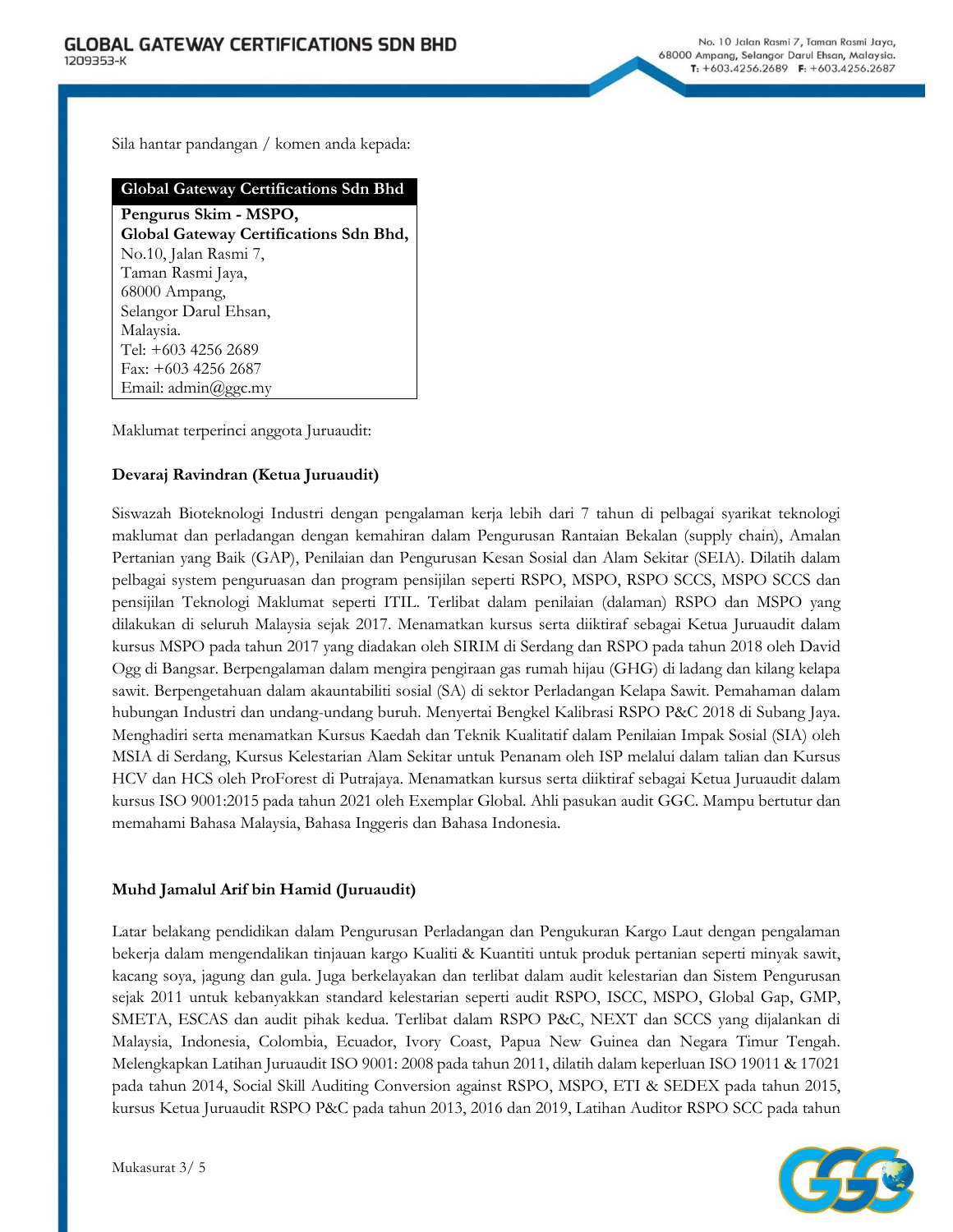2015, Latihan Auditor MSPO pada tahun 2014 (Batch ke-3) yang diadakan oleh MPOB, Latihan Juruaudit MSPO SCCS pada tahun 2018, Kursus Latihan Keselamatan Asas dan lain-lain. Ahli pasukan audit GGC MSPO. Mampu bertutur dan memahami Bahasa Malaysia dan Bahasa Inggeris.

# **Md Jefri Bin Shara'ai (Juruaudit)**

Ijazah Sarjana Muda dalam bidang Kejuruteraan Kimia dan Ijazah Sarjana Sains dalam Pengurusan Kualiti dan Produktiviti. Mempunyai pengalaman kerja sejak tahun 1992, dari pelbagai industri dan pengkhususan termasuk perkilangan, perkhidmatan kejuruteraan, pengurusan kualiti, pengurusan alam sekitar, penyelidikan dan pembangunan. Mempunyai pengalaman audit dalam Sistem Pengurusan Kualiti (ISO9001), Sistem Pengurusan Alam Sekitar (ISO 14001) dan Sistem Keselamatan & Kesihatan (OHSAS 18001) sejak tahun 2008. Merupakan Juruaudit bertauliah bagi skim mengenai kelestarian alam seperti Roundtable Sustainable Palm Oil, Principles & Criteria (RSPO P&C), Roundtable Sustainable Palm Oil, Supply Chain (RSPO SCC), Malaysian Sustainable Palm Oil (MSPO) and Malaysian Sustainable Palm Oil, Supply Chain (MSPO SCCS). Ahli pasukan audit GGC MSPO. Mampu bertutur dan memahami Bahasa Malaysia dan Bahasa Inggeris.

### **Ismadi bin Ismail (Juruaudit)**

Beliau memiliki Diploma Pengurusan Ladang dari Institut Teknologi MARA, Kuantan Pahang dengan pengalaman bekerja selama 25 tahun dengan pelbagai syarikat perladangan. Pengalaman, pengetahuan dan kemahiran dalam pembukaan Ladang Baru dan Amalan Pertanian Terbaik (GAP) untuk perladangan sama ada di atas tanah gambut atau mineral. Pengalaman dalam pengauditan MSPO sejak 2017 dan berkelayakan sebagai Ketua Auditor / Auditor dalam program pengauditan CoP, MSPO, RSPO, SCCS dan OSHAS. Beliau telah mengikuti kursus Auditor MSPO pada tahun 2017 dan SCCS pada tahun 2019 yang diadakan oleh SGS (M) Sdn Bhd, Kursus untuk Ketua Auditor RSPO pada 2019 dan ISO 9001: 2015 oleh TOMC. Selain pengauditan, beliau juga merupakan seorang panel MSPO Peer Reviewer yang diiktiraf oleh MPOCC sejak 2017. Ahli pasukan audit GGC MSPO dan dapat bertutur dalam Bahasa Malaysia dan Bahasa Inggeris.